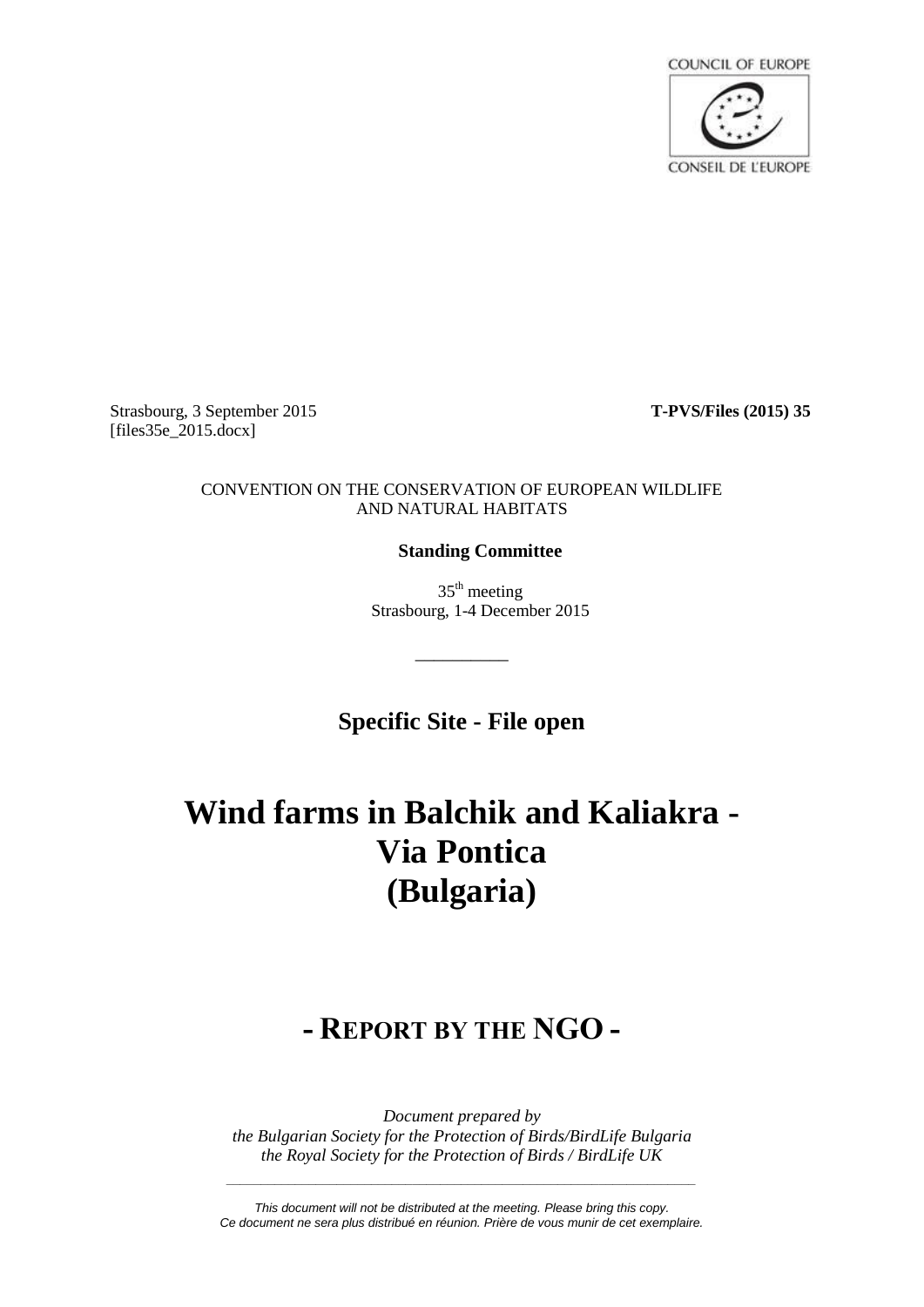#### **SUMMARY**

This document provides a follow up update of the report submitted by NGOs to the Bern Convention Standing Committee in 2014 - T-PVS/Files (2014) 40 and overview of the overall implementation of Recommendation 130 (2007 and effectiveness of measures taken over 8-years period – from 2008 to 2015).

Since December 2014 the Bulgarian Society of the Protection of Birds (BirdLife Bulgaria) and the Royal Society for the Protection of Birds (BirdLife UK) have not registered any progress in implementation of most aspects of the Recommendation. The results from the detailed studies carried out under the project LIFE09/NAT/BG 00230 "Conservation of the Wintering Population of the Globally Threatened Red-breasted Goose (*Branta ruficollis*) in Bulgaria" confirmed significant displacement impact of wind generators on the globally threatened Red-Breasted goose in its most important wintering ground in the world – Coastal Dobrudza in Bulgaria.

The detailed assessment of the efficiency of actions taken so far (as part of work on amendments in legislation and the Strategic Environmental Assessment of the National Action plan on renewables) and has found that the improvement of the situation is minimal and far from the goal set through Recommendation 130 (2007). There is practically not a recommendation of the Bern Convention, from 10 ones, in Recommendation 130 (2007), which is implemented in full and / or timely. Some of the recommendations have been met almost entirely, but with great delay which renders their underlying effect. Recommendations related to specific actions in the area of Coastal Dobrudzha (review of decisions dismantling of wind, moving the alternative sites) are not met. Three big wind farms that harm integrity of Kaliakra IBA/SPA are constructed and still operational, and continue to have negative impacts on birds and other biodiversity.

Generally where government really endeavors to deal with the problem, it achieves progress. However the Bulgarian Government continue to provide too general, incomplete and some time not correct reports to Bern Convention and avoid to implement some actions. Thus more and systematic effort is needed to be fully implemented the recommendation and it has a positive effect on biodiversity conservation in the development of the wind energy sector. Reporting to the Convention also need to be improved in order clearly and fully to represent the achievements. Thus we propose measures which could facilitate better and more targeted implementation of the recommendations which are not sufficiently implemented, as well as to guide reporting of the achievements.

We believe that after almost 10 year after the case file is open, it is crucial to have the official opinion of the Bern Convention Standing Committee on the progress and quality of implementation of Recommendation 130 (2007) with further guidance what further efforts needs to be encouraged. We will appreciate any further efforts by the Convention to investigate the case in order to express its opinion (as for example on-spot appraisal), if the Bern Convention Standing Committee finds it necessary.

**We also request the Birds Experts Group assists the Bern Convention with appropriate proposals for further actions in order to stop continuing pressure on birds and habitats in the area of Kaliakra and Dobrudzha.**

# **I. SUMMARY REVIEW OF THE WIND FARMS IN KALIAKRA AND COASTAL DOBRUDZHA THAT ARE ASSESSED AS MOST RISKY FOR MIGRATORY BIRDS ALONG VIA PONTICA MIGRATION ROUTE**

## **1. "Kaliakra" wind farm**

Located in Kaliakra IBA/SPA on strictly protected steppe habitats. Approved in 2005. Constructed in 2007-2008. Operational since 2009. No mechanism to prevent bird collision. Only one year post-construction monitoring.

Identified impacts for the period  $2007 - 2015$ : destruction and deterioration of steppe habitats; documented bird collisions – white pelican, common crane, herring gull, eagle owl; barrier effect on flaying migratory storks and raptors and wintering geese and raptors.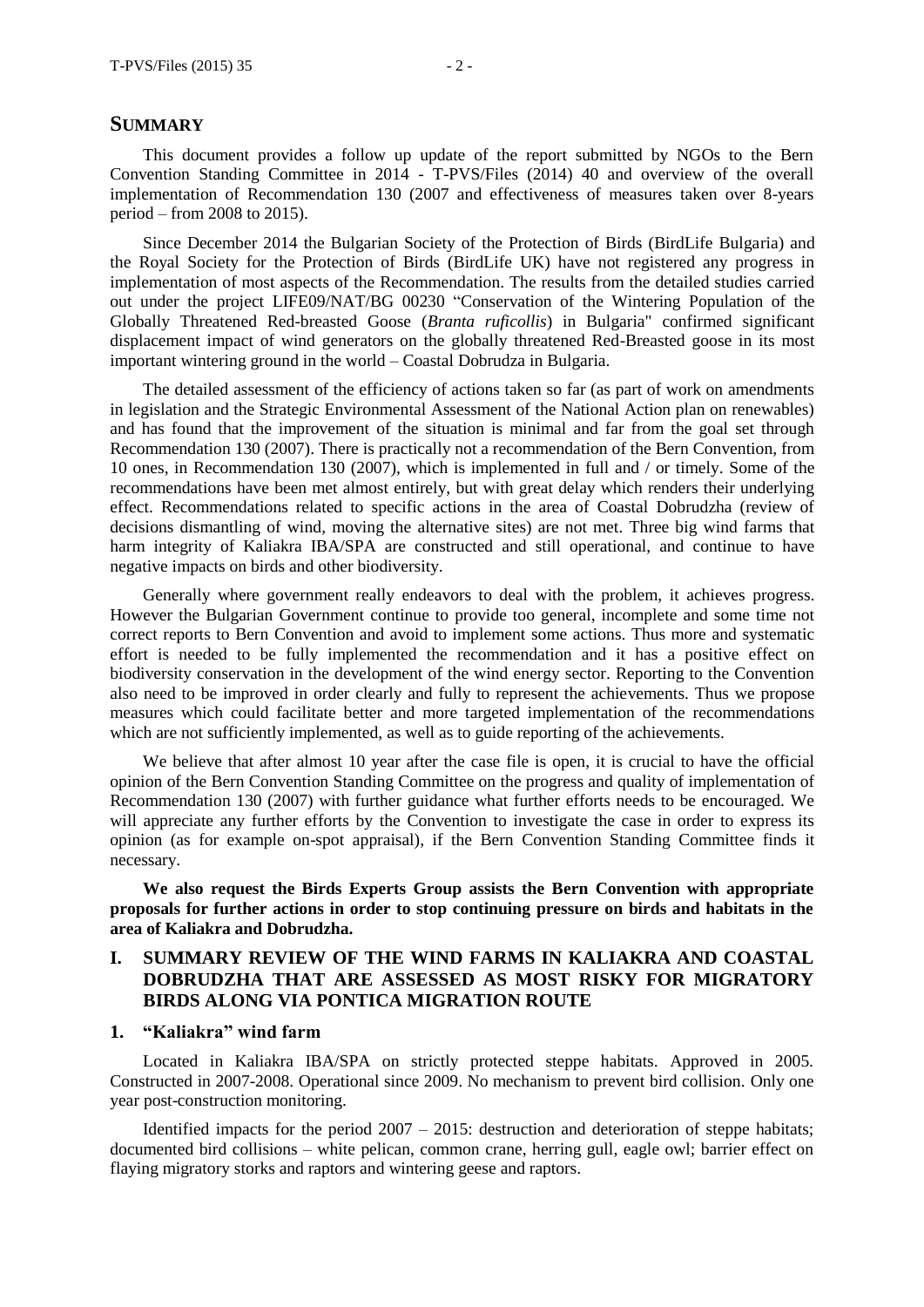No attempts to be relocated at alternative locations. Subject of court case against Bulgaria in the European Court of Justice C-141/14.

## **2. "St Nikola" wind farm**

Located almost entirely in Kaliakra IBA/SPA on arable land for crops. Approved in 2007. Constructed in 2009 – 2010. Operational since 2010. Radar system for detecting flocks of birds and stop the windfarms to prevent risk. Annual monitoring on migratory and wintering birds. Reports published, nevertheless that are with unsatisfactory scientific quality.

Identified impacts for the period 2007 – 2015: large scale displacement of red-breasted goose from its foraging areas in Kaliakra IBA/SPA; documented bird collisions – griffon vulture; barrier effect on flaying migratory storks and wintering geese.

No attempts to be relocated at alternative locations. Subject of court case against Bulgaria in the European Court of Justice C-141/14.

#### **3. EVN wind farm**

Located in Kaliakra IBA/SPA mainly on strictly protected steppe habitats. Approved in 2005, but the decision came into force in 2008 because of court case procedure. Constructed partially in 2009 and 2011-2012. Construction was stopped by the competent authority in 2009, but because of unknown reasons it was finalised in 2012. Operational since 2012. Radar system for monitoring of birds, but details are not available.

Identified impacts for the period  $2007 - 2015$ : destruction and deterioration of steppe habitats; barrier effect on flaying wintering geese and raptors.

No attempts to be relocated at alternative locations. Subject of court case against Bulgaria in the European Court of Justice C-141/14.

#### **4. "Smin" wind farm**

Located close to Durankulak Lake IBA/SPA and partially in the new designated SPA "Bilo". Approved by RIEW Varna in the beginning of 2012. The consent is rescinded by MoEW in 2012. The Higher administrative court (HAC) rescinded the order of MoEW in 2013 using administrative arguments. MoEW issued second order to rescind the approval of the wind farm in 2013. The investor complained in front of the HAC and the court judged in favour of the investor in 2014. MoEW complained the court decision to a higher instance. In April 2015 there was a court hearing where the court case began to be examined. The court case is still open, but there is no big chance the windfarm to be stopped entirely.

Expected impacts to birds: most significant are the displacement of wintering geese from their foraging habitat and significant barrier for red-breasted goose between its foraging areas and its most important winter roosting site in the world – Durankulak lake. Collisions and barrier effect on migratory birds is also expected.

#### **5. "General Toshevo" wind farm**

Located in inland Dobrudzha near Chairya IBA/SPA on arable land. It is the biggest planned wind farm in Dobrudzha, consisting of 150 turbines. Te area is documented as one with the most intensive migration of storks and raptors in inland Dobrudzha. Approved by RIEW Varna in the beginning of 2012. The consent is rescinded by MoEW in 2012. The Higher administrative court (HAC) rescinded the order of MoEW in 2013 using administrative arguments. Now the wind farm can be constructed, but the construction is not started yet.

#### **II. SUMMARY OF MAIN ACTIONS TAKEN SINCE DECEMBER 2014**

#### **1. Bulgarian Society for the Protection of Birds (BSPB)**

BSPB in partnership with RSPB and WWT finalised the analysis and results from their study on impact of wind farms on Red-breasted goose in Coastal Dobrudzha in the framework of the project LIFE09/NAT/BG 00230 "Conservation of the Wintering Population of the Globally Threatened Redbreasted Goose (*Branta ruficollis*) in Bulgaria". As part of the results Status of combined impact of the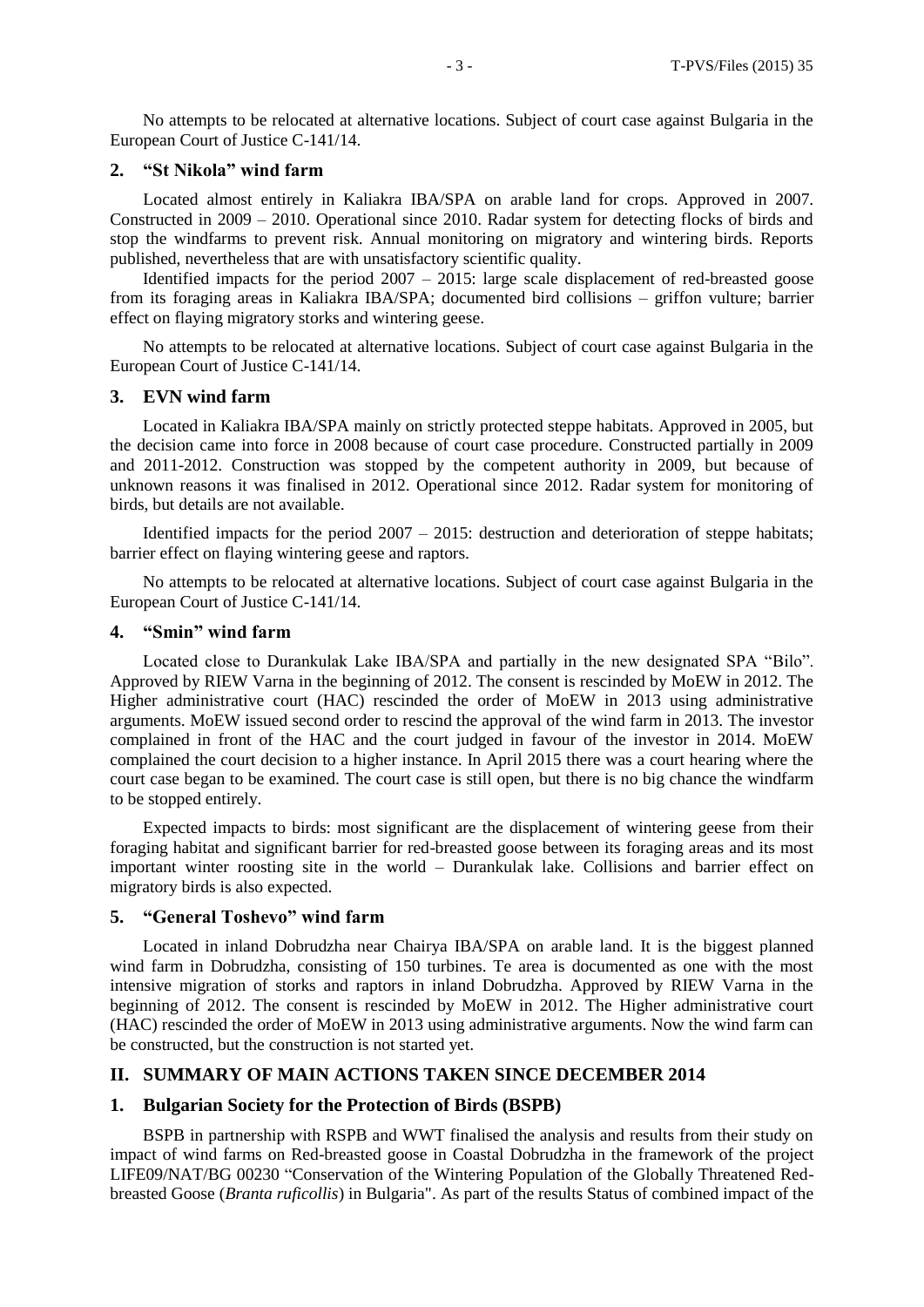landscape features species on the species was elaborated (**figure 1a**), where clear evidence was provided for significant displacement impact caused by wind farms (**figure 1b**). On a base of the data on wind farm development, presented in the report T-PVS/Files (2014) 40 a prediction map was elaborated to present expected future impact in case all approved and planned windfarms in Coastal Dobrudzha are constructed and operational (**figure 2**). By using results of this detailed impact analysis and the habitat model for Red-breasted goose, a sensitivity map was elaborated (**figure 3**).

The results were published in the book "Secure wintering grounds for Red-breasted Goose. A guide to good planning", and also have been presented in front of local authorities and stakeholders and in front of the Ministry of Environment at the end of May 2015.

All the results were also reported to the European Commission as part of "Kaliakra" infringement case and as part of the final report to LIFE+ Programme of EU, which financially supported this detailed study.



*Figure 1. (Legend: dark colour presents most used/suitable areas, and the light – least used/suitable areas)*

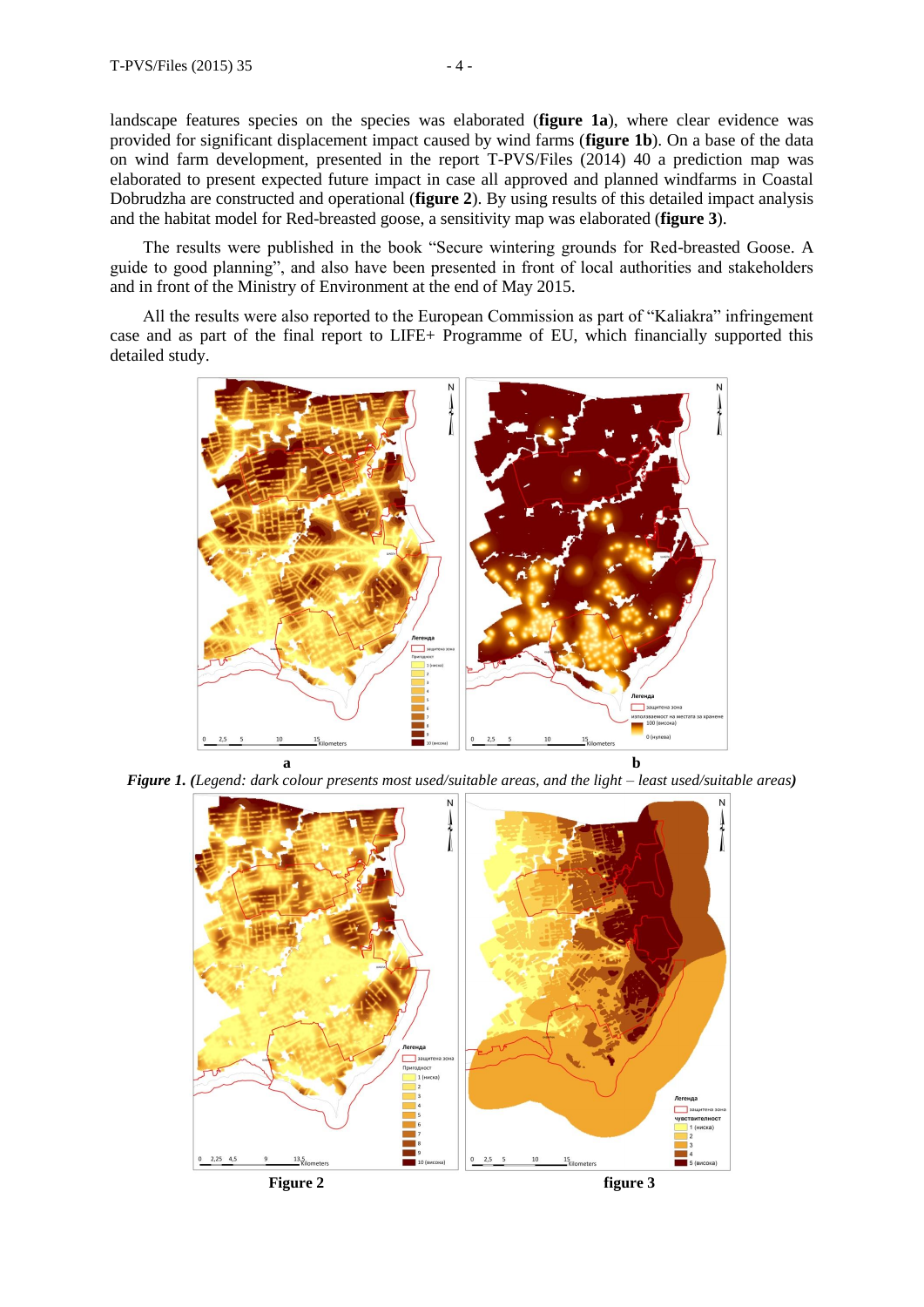In the framework of the Red-breasted Goose project BSPB also finalised its report on in-depth analysis of the wind sector development in Dobrudzha and submitted it to MoEW.

In April 2015 BSPB confirmed in front of Higher Administrative Court that supports its position to support the attempts of MoEW to stop "Smin" wind farm, thus the court case was opened.

#### **2. Ministry of Environment and Water**

In April 2015 MoEW confirmed in front of Higher Administrative Court that supports its position that "Smin" wind farm have to be stopped, thus the court case was opened.

In May 2015 MoEW and RIEW Varna participated at the presentation of the results of the project LIFE09/NAT/BG 00230 "Conservation of the Wintering Population of the Globally Threatened Redbreasted Goose (*Branta ruficollis*) in Bulgaria", where expressed it positive attitude to results achieved.

#### **3. European Court of Justice**

In May 2015 the European Court of Justice carried out hearing on the court case C-141/14 against Bulgaria in relation to not compliance with EU Legislation in case of Kaliakra, which also include the wind farms presented in chapter I of this report. The opinion of the Advocate General is expected on 3th September 2015 and possibly the Court will take decision by the end of 2015.

# **III. IMPLEMENTATION OF THE RECOMMENDATION 130 (2007) – STATE OF IMPLEMENTATION**

*On 30 November 2006 the Bern Convention on European Wildlife and Natural Habitats 'opened a file' on wind farm development on the Via Pontica bird migration route along the Bulgarian Black Sea coast. On 29 November 2007 the Bern Convention adopted recommendation 130 (2007) following an on-spot appraisal carried out in 2007, and consideration of updated information on the case.*

#### *General progress*

 $\overline{a}$ 

In our report since 2014 on the specific case file "Windfarms in Balchik and Kaliakra – Via Pontica (Bulgaria)" - T-PVS/Files (2014) 40, we presented the results of in-depth analysis of the development of wind sector in Dobrudzha along the intensive Via Pontica migration route in light of the measures taken by the Bulgarian government to implement the Recommendation 130 (2007):

- 1. The SEA of the NAPDRES  $2011-2020^1$ ;
- 2. Changes in the Environmental Protection Law;
- 3. Elaboration of the Bird sensitivity map;
- 4. Elaboration of the Guidance document for wind farm construction and bird protection;

5. Approval of wind farms only through EIA procedure and better control on the process by rescinding improper decisions.

On a national level the analysis was presented in the report "Analysis of the development of energy sector in Bulgaria, Dobrudzha region, and its status by March 2014" (in Bulgarian), which was submitted officially to the Ministry of Environment and Water in November 2014 for comments, and updated in April 2015. Final results were officially presented to MoEW in May 2015.

As a result of the full analysis of the status of wind farm development in Dobrudzha region, made in 2014, we find that there is practically not a recommendation of the Bern Convention, from 10 ones, in Recommendation 130 (2007), which is implemented in full and / or timely. Some of the recommendations have been met almost entirely, but with great delay which renders their underlying effect. These are recommendations related to strategic decisions, legislative changes, which generally help to regulate the development of the sector (recommendations 4, 6, 7, 9.1, and 10.1). However, in relation to the quality of the EIA still most of the recommendations are not actually applied.

<sup>&</sup>lt;sup>1</sup> National Action Plan for Development of the Renewable Energy Sources 2014 - 2020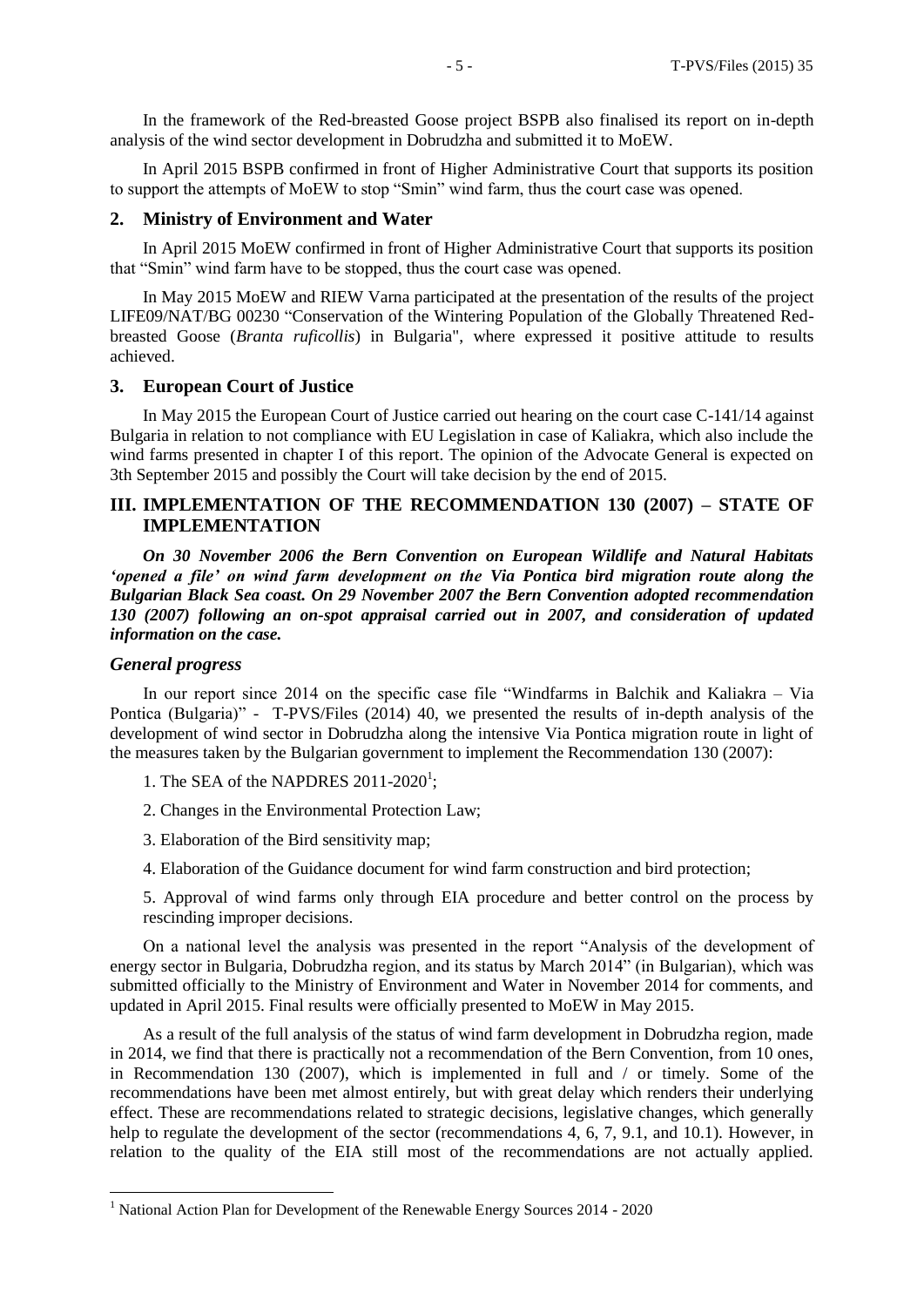Recommendations related to specific actions in the area of Coastal Dobrudzha (review of decisions dismantling of wind, moving the alternative sites) are not met. Three big wind farms that harm integrity of Kaliakra IBA/SPA are constructed and still operational, and continue to have negative impacts on birds and other biodiversity.

Generally where government really endeavors to deal with the problem, it achieves progress. But more and systematic effort is needed to be fully implemented the recommendation and it has a positive effect on biodiversity conservation in the development of the wind energy sector. We think that after almost 10 year after the case file is open, it is crucial to have the official opinion of the Bern Convention Standing Committee on the progress and quality of implementation of Recommendation 130 (2007) with further guidance what further efforts needs to be encouraged. We will appreciate any further efforts by the Convention to investigate the case in order to express its opinion (as for example on-spot appraisal), if the Bern Convention Standing Committee finds it necessary.

The **Table 1.** bellow presents a synthesis of the impact of the application or non-application of the recommendations of the Bern Convention, based on the analysis made in 2014 by the Bulgarian Society for the Protection of Birds. The examples and concrete facts related to the information in the table are presented in the report **T-PVS/Files (2014) 40**. In parallel the table includes also comments on the Governmental report **T-PVS/Files (2015) 22,** as it has relation to the conclusions made.

The **Table 2.** presents our recommendations how implementation of the specific requirements under the Recommendation 130 (2007) could become more targeted and efficient. These recommendations take into account also the requirements made by EC under the "Kaliakra" infringement procedure.

| <b>Recommendation by Bern</b><br><b>Convention</b>                                                                                                                                                                                                                                                                                                                                                                                                                                                                                          | Measures taken by MoEW by March 2015                                                                                                                                                                                                                                                                                                                                                                                                                                                                                                                                                                                                                                                                                                                                                                                                                                                                                                                                                                                                                                                                                                                                                                                                                                                                                                                                                                                                  | <b>Evaluation of the effect</b>                                                                                                                                                                                                                                                                                                                                                                                                                                                                                                                                                                                                                                                                                                                                                                                                                                            |
|---------------------------------------------------------------------------------------------------------------------------------------------------------------------------------------------------------------------------------------------------------------------------------------------------------------------------------------------------------------------------------------------------------------------------------------------------------------------------------------------------------------------------------------------|---------------------------------------------------------------------------------------------------------------------------------------------------------------------------------------------------------------------------------------------------------------------------------------------------------------------------------------------------------------------------------------------------------------------------------------------------------------------------------------------------------------------------------------------------------------------------------------------------------------------------------------------------------------------------------------------------------------------------------------------------------------------------------------------------------------------------------------------------------------------------------------------------------------------------------------------------------------------------------------------------------------------------------------------------------------------------------------------------------------------------------------------------------------------------------------------------------------------------------------------------------------------------------------------------------------------------------------------------------------------------------------------------------------------------------------|----------------------------------------------------------------------------------------------------------------------------------------------------------------------------------------------------------------------------------------------------------------------------------------------------------------------------------------------------------------------------------------------------------------------------------------------------------------------------------------------------------------------------------------------------------------------------------------------------------------------------------------------------------------------------------------------------------------------------------------------------------------------------------------------------------------------------------------------------------------------------|
| 1. Review relevant decisions,<br>at the local, regional and<br>national level, concerning<br>wind energy plants and<br>ensure that new plants are not<br>built in the region unless<br><b>Environmental Impact</b><br>Assessment (EIA) prove they<br>do not have a substantial<br>negative effect on the<br>biological diversity protected<br>under the Convention - EIA<br>reports should be more<br>precise and scientifically<br>sound than those already<br>presented and should<br>formulate independent peer<br>reviewed conclusions: | Until 2009 no measures are taken.<br>In 2009 a Strategic Environmental Research of the<br>status and impact of wind farms on biodiversity in<br>Bulgaria is undertaken by the Ministry of Economy<br>and Energy (financed by EBRD). In 2010 SEA of the<br>NAPERS 2010-2020 is elaborated. It is adopted and<br>come into force in 2012.<br>Assessment of the status of development of the<br>windfarms sector at regional level (Dobrudzha region,<br>municipality level) is missing.<br>Since the end of 2009 most (but not all; only bigger<br>scale projects) of the new wind farm projects are<br>subject of EIA, but in the most cases these are not<br>complete, punctual, scientifically poor justified.<br>Nevertheless these EIA reports and investment<br>projects are adopted. In the Autumn of 2014 two wind<br>farm projects were not adopted by RIEW Varna, but<br>the investor complained in front of the court, so the<br>outcome is unclear.<br>Ex-ante evaluation of the EIA quality by independent<br>is not applied. Quality assessment of EIA reports is<br>made internally by the RIEW under non transparent<br>procedure.<br>MoEW 2015 report:<br>improved EIA reports after 2009 – not correct<br>considerably improved and methodological basis -<br>correct, see bellow<br>change in legislation $-$ correct<br>ban for new construction of WF in Natura 2000 –<br>correct, but not for this recommendation | <b>Effect:</b> from the <b>baseline</b> status at the<br>end of 2007 where there were 1761<br>wind turbines (operational, approved<br>and planned) in Dobrudzha, from<br>which 11 wind turbines were<br>operational,<br>to the current status in March 2014,<br>where there are in total 2524<br>(operational, approved and planned) in<br>Dobrudzha, from which 330 wind<br>turbines are operational (majority of<br>them are located in Coastal<br>Dobrudzha):<br><b>Conclusion:</b> Total number of wind<br>turbines in Dobrudzha increased by<br>140%; number of operational turbines<br>increased by 30 times.<br><b>Evaluation:</b> Very incomplete<br>implementation of this<br>recommendation; significant delay in<br>taking measures, which are sometime<br>improperly or not fully implemented<br>and thus to not achieve the goal set in<br>the recommendation |

**Table 1. Analysis of the implementation and the efficiency of the measures taken to meet Recommendation 130(2007) of the Bern Convention Standing Committee**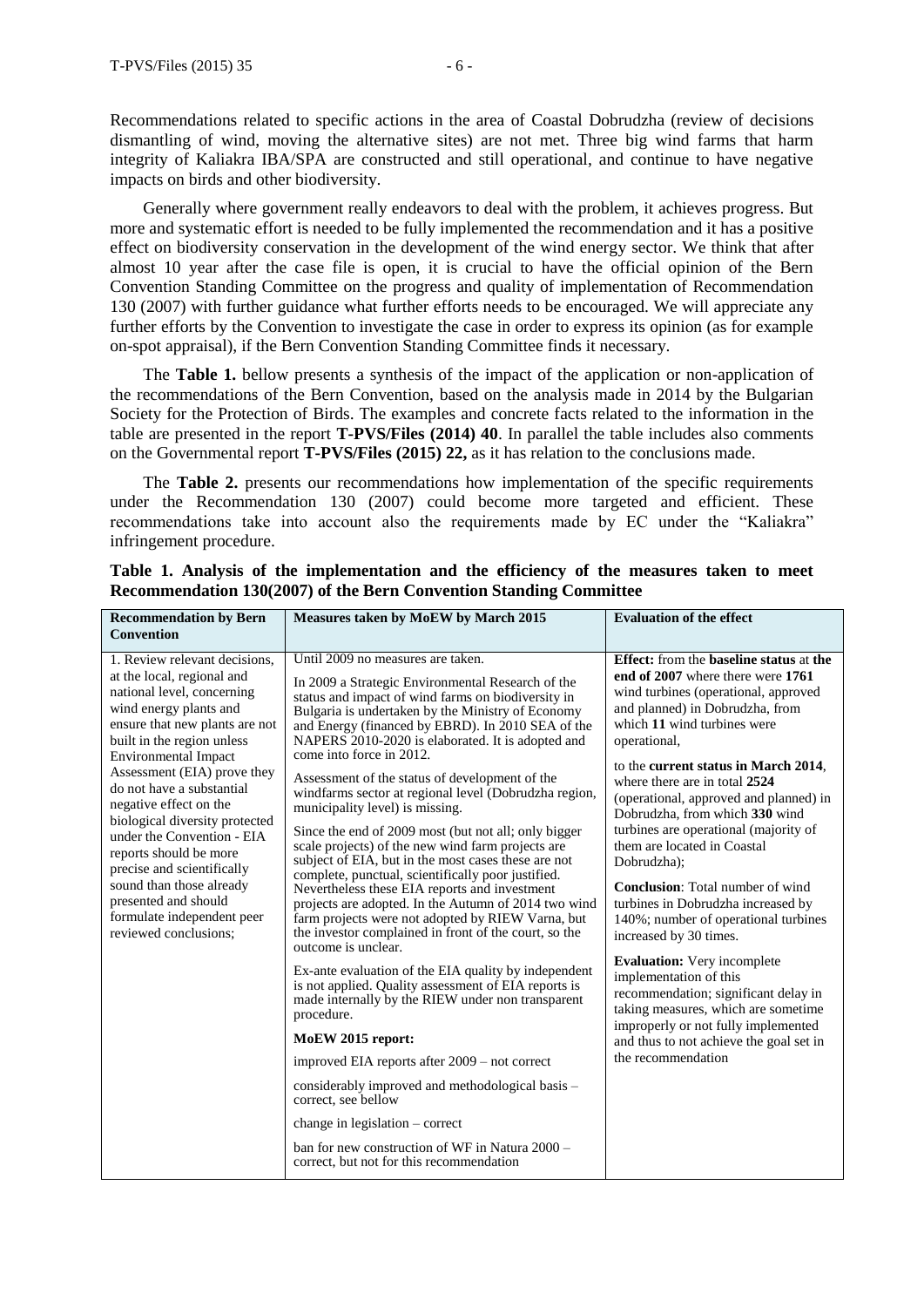| 2. Fully reconsider the<br>development of approved<br>wind farm projects in the<br>Balchik and Kaliakra region<br>situated within or nearby<br>sites designated as important<br>bird areas and special areas<br>of conservation;                                                                                                                                                                                                                                          | Projects approved by the end of 2007 are not subject<br>of reconsideration!<br>In <b>mid of 2012</b> legislation is changed requiring<br>expiration period of 5 years for all decisions taken<br>under EIA Act, including these taken before the<br>legislation amendment.<br>In the beginning of 2012 RIEW Varna approve at<br>least 60 wind turbines without EIA on a base of<br>previously taken decisions for approval again<br>without EIA. Above mentioned wind turbines should<br>be automatically expired, if the measure for law<br>amendment was taken much earlier. This action is<br>taken by RIEW Varna just 2 months before the<br>change of the legislation to come into force, but<br>institution already knows about the planned law<br>change.<br>MoEW 2015 report:<br>Amendments in legislation – correct<br>90% of approved projects have been eliminated – not<br>correct; 74% of the approved, but not realised projects<br>in Dobrudzha (or 58% of all approved projects),<br>related to 18% of the approved but not constructed<br>turbines are eliminated due to law changes and cannot<br>longer be build. | <b>Effect:</b> The decisions for a total of 537<br>wind turbines are announced by RIEW<br>that are with expired validity and they<br>cannot be longer constructed. These<br>represents 25% of all wind turbines<br>that are approved in Dobrudzha but not<br>constructed yet. In total of 31 wind<br>turbines are with unclear status,<br>because these are not officially<br>announced that are with expired<br>validity, but their construction is not<br>started yet. Rest of the wind<br>generators, approved before 2009, but<br>not constructed yet, are included in<br>new projects which period of validity<br>is not expired.<br>Evaluation: effective, but very<br>delayed measure. The delay of its<br>implementation allows risky projects<br>to be still constructed in Kaliakra and<br>Balchik region.                                                                                                                                                                                               |
|---------------------------------------------------------------------------------------------------------------------------------------------------------------------------------------------------------------------------------------------------------------------------------------------------------------------------------------------------------------------------------------------------------------------------------------------------------------------------|--------------------------------------------------------------------------------------------------------------------------------------------------------------------------------------------------------------------------------------------------------------------------------------------------------------------------------------------------------------------------------------------------------------------------------------------------------------------------------------------------------------------------------------------------------------------------------------------------------------------------------------------------------------------------------------------------------------------------------------------------------------------------------------------------------------------------------------------------------------------------------------------------------------------------------------------------------------------------------------------------------------------------------------------------------------------------------------------------------------------------------------|--------------------------------------------------------------------------------------------------------------------------------------------------------------------------------------------------------------------------------------------------------------------------------------------------------------------------------------------------------------------------------------------------------------------------------------------------------------------------------------------------------------------------------------------------------------------------------------------------------------------------------------------------------------------------------------------------------------------------------------------------------------------------------------------------------------------------------------------------------------------------------------------------------------------------------------------------------------------------------------------------------------------|
| 3. Investigate the possibility<br>of relocating the windfarm<br>projects already under<br>construction as well as the<br>single turbines (whose<br>building is possible without<br>EIA) in order to restore the<br>integrity of sites to be<br>considered as Natura 2000<br>sites, IBAs, or under other<br>protection status;                                                                                                                                             | No measures are undertaken to implement this<br>measure to the projects that were under construction<br>or single-turbine projects approved without EIA in<br>the time when Recommendation is issued. It would be<br>applied to such projects as "Kaliakra" Windfarm with<br>investor INOS1 / Mitsubishi for example, but it is not<br>the case.<br>MoEW 2015 report:<br>"All wind generators, including single ones in Natura<br>2000 sites, have been subject to mandatory EIA /<br>AA" – not entirely correct and do not respond to this<br>recommendation which relates to "restoration of<br>integrity), but not to future projects.                                                                                                                                                                                                                                                                                                                                                                                                                                                                                            | Effect: negative impacts on birds due<br>to operation of wind farms in Kaliakra<br>region are already document: birds<br>killed by wind turbines, loss of<br>foraging habitats for the Red-breasted<br>goose, barrier effect, which cause still<br>damaged site integrity.<br><b>Evaluation:</b> non-implementation of<br>this recommendation caused real<br>negative impacts on the biodiversity in<br>the region.                                                                                                                                                                                                                                                                                                                                                                                                                                                                                                                                                                                                |
| 4. Select alternative locations<br>for future and not yet<br>operating turbines based on<br>appropriate data (including<br>long-term monitoring of<br>biodiversity) and assessments<br>(e.g. using multicriteria-<br>analysis); key bird areas,<br>potential SPAs, IBAs,<br>intensive bird migration<br>corridors and sites regularly<br>used by large flocks of<br>roosting species such as<br>storks and wintering geese<br>must be avoided by windfarm<br>development; | In 2010 biodiversity sensitivity map to wind farms<br>was elaborated under the framework of Strategic<br>environmental research. This map shows the sites<br>with high risk for the biodiversity, which have to be<br>avoided when wind farms are planned. This map is<br>not used by RIEW during decision making process.<br>In 2012 as part of the SEA of the NAPERS 2010-<br>2020 the regions were defined, where new wind farm<br>projects must not be approved.<br>At the end of 2013 bird sensitivity map in relation to<br>wind farms is published. On a national level this map<br>presents alternatives for wind farm construction in<br>region with low or medium risk for birds, and good<br>potential for generation of energy from wind. So far<br>there is no evidence how this map is applied in the<br>decision-making process.                                                                                                                                                                                                                                                                                      | Effect: By March 2014 r. there are<br>2524 wind turbines documented in<br>Dobrudzha, which are operational,<br>approved but not constructed or are<br>under procedure for approval. None of<br>the projects which by the end of 2007<br>were approved but not constructed or<br>have been just planned ("future"), did<br>not assessed any alternatives by<br>location in areas of low-risk for birds<br>outside of Dobrudzha geographical<br>areas where the Via Pontica migration<br>route. Some of small projects in<br>western parts of Dobrudzha are located<br>in areas with low risk.<br><b>Evaluation:</b> The measures taken could<br>be effective if applied before 2007 or<br>immediately after publication of the<br>Recommendation 130(2007) of the<br>Bern Convention. Today this measure<br>(bird sensitivity map) is too delayed<br>and nevertheless that since 2013 the<br>Bird sensitivity map exists, it will not<br>contribute to correct damage already<br>done. It may have an effect in the |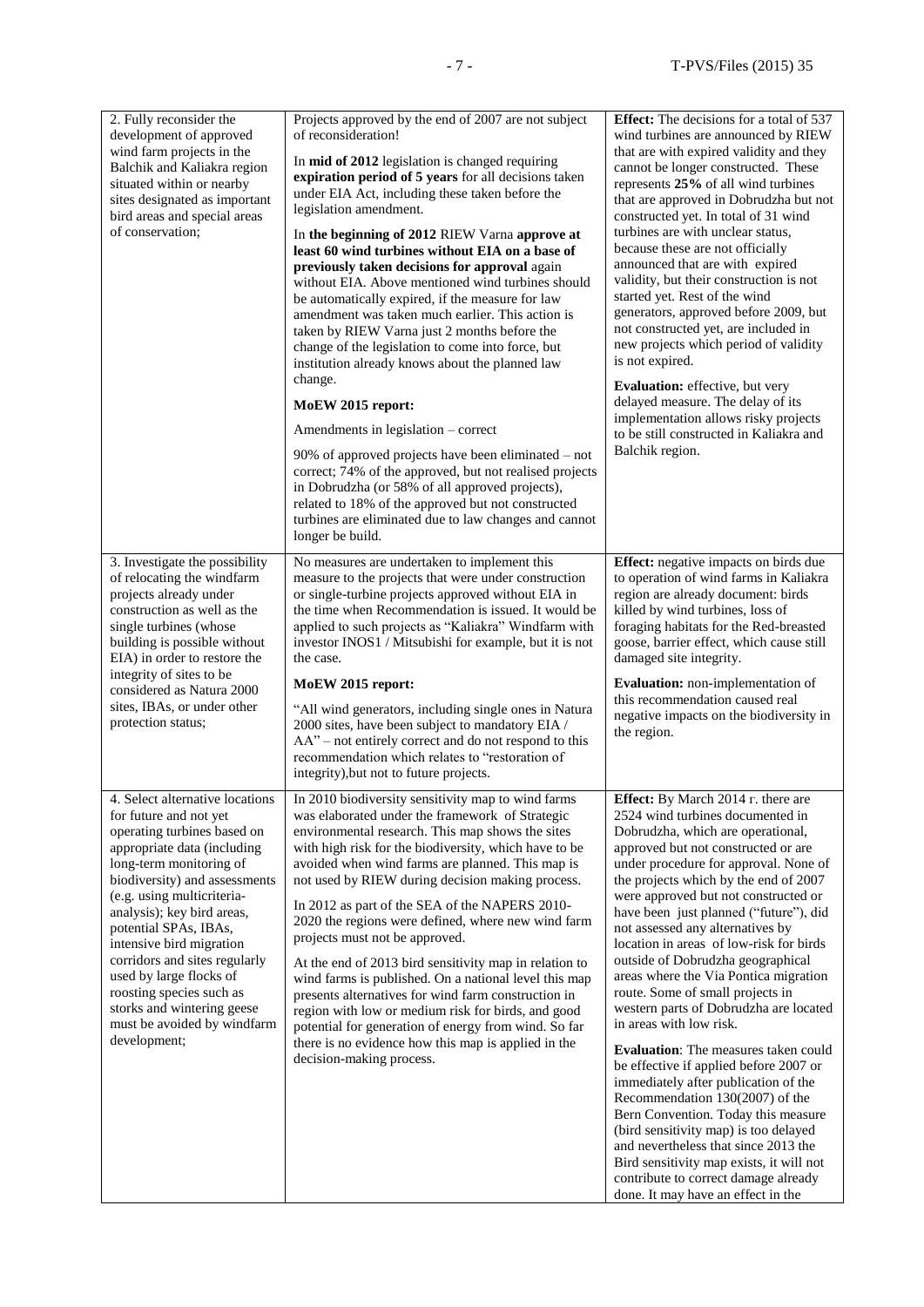|                                                                                                                                                                                                                                                                                               |                                                                                                                                                                                                                                                                                                                                                                                                                                                                                                                                                                                                                                                                                                                                                                                                                                                                                                                                                                                                                                                                                                                                                                                                                                                                                                                                                                                                                                                                                                                               | future in long term, including after<br>2020, when the validity of SEA of<br>NAPERS 2010-2020 expires.                                                                                                                                                                                                                                                                                                                                                                                                                                                                                                                                                                                                                                                                                                                                                                                                                   |
|-----------------------------------------------------------------------------------------------------------------------------------------------------------------------------------------------------------------------------------------------------------------------------------------------|-------------------------------------------------------------------------------------------------------------------------------------------------------------------------------------------------------------------------------------------------------------------------------------------------------------------------------------------------------------------------------------------------------------------------------------------------------------------------------------------------------------------------------------------------------------------------------------------------------------------------------------------------------------------------------------------------------------------------------------------------------------------------------------------------------------------------------------------------------------------------------------------------------------------------------------------------------------------------------------------------------------------------------------------------------------------------------------------------------------------------------------------------------------------------------------------------------------------------------------------------------------------------------------------------------------------------------------------------------------------------------------------------------------------------------------------------------------------------------------------------------------------------------|--------------------------------------------------------------------------------------------------------------------------------------------------------------------------------------------------------------------------------------------------------------------------------------------------------------------------------------------------------------------------------------------------------------------------------------------------------------------------------------------------------------------------------------------------------------------------------------------------------------------------------------------------------------------------------------------------------------------------------------------------------------------------------------------------------------------------------------------------------------------------------------------------------------------------|
| 5. Assess the impact of the<br>current operating turbines;                                                                                                                                                                                                                                    | By March 2015. the government did not take any<br>targeted measures in order to implement this<br>recommendation.<br>Out of all operational wind farms, monitoring is<br>carried out only at "St Nikola" wind farm (47 out of<br>330 wind turbines) in order to prevent conflicts. This<br>monitoring is assigned and controlled by the investor<br>and therefore cannot be considered independent.<br>In the framework of a project, financed by LIFE+<br>programme of the European Commission, during the<br>period 2011 - 2013 r. BSPB / BirdLife carried out<br>targeted and methodologically justified study on the<br>impacts of the operational wind farms in Coastal<br>Dobrudzha on wintering geese. First results were<br>published in mid 2014 and final results are available<br>since end of May 2015. As long as MoEW support<br>the project it is possible to accept the final results, but<br>it will be not as fully implemented recommendation,<br>because studies on impacts on migratory and breeding<br>birds are still missing.<br>MoEW 2015 report:<br>"General targeted monitoring of the impact of wind<br>turbines on birds has not been made.  However, it<br>can be said that no evidence of high mortality and<br>behavioral response of birds to a possible barrier<br>effect." - not correct; the statement is made before<br>the publication of final result of geese study, however<br>the government was aware about the ongoing study,<br>thus the statement is to certain extent curious. | <b>Effect:</b> Evidence about negative<br>impacts of the operational wind farms<br>on birds in Coastal Dobrudzha are<br>collected since 2007 to now, even<br>without special measures taken by the<br>Government. However the worrying<br>message from the last governmental<br>report is that the Government still do<br>not aceppt existence of significant<br>negative impacts and that do not wish<br>to know what is the real situation.<br>Evaluation: The lack of targeted<br>actions for implementation of the<br>recommendation prevent the<br>identification of the full scale of the<br>operational wind farms, because most<br>of the assessments are made just by<br>NGOs, and nevertheless that NGOs<br>apply scientific methods, their<br>conclusions are neglected and ignored<br>by the Government.                                                                                                     |
| 6. Conduct a Strategic<br><b>Environmental Assessment</b><br>(SEA) of Bulgaria's wind<br>energy programme, taking<br>into account possible<br>conflicts of wind energy<br>production within the most<br>intensive bird movements<br>areas, in particular along the<br><b>Black Sea coast;</b> | The SEA of the NAPERS 2010-2020 is elaborated<br>and published for public consultations in November<br>2010, but is officially adopted in August 2012. This<br>delay of more than 1,5 years gave possibility for<br>many wind farm projects to be initiated in Dobrudzha.<br>The SEA set a moratorium for new projects in the<br>geographical region of Dobrudzha, Burgas region,<br>Eastern Rhodopes and around special protection areas<br>until 2020, but this moratorium does not apply for the<br>projects submitted to RIEW before August 2012.<br>MoEW 2015 report:<br>Ecological Assessment No $3-2/2010$ of the Bulgarian<br>Energy Strategy by year 2020 – information is not<br>fully correct; the document is too general and do not<br>have specific measures for each site. The only<br>conclusion related to Coastal Dobrudzha is that the<br>capacity of the area to hold wind farms is already<br>exceeded in 2009.<br>The SEA of the NAPERS - almost correct; however<br>in the beginning of 2014 three new projects were<br>approved in Coastal Dobrudzha; these were approved<br>without EIA. Two of the projects were stopped due to<br>complaints by BSPB, but the third one - not.                                                                                                                                                                                                                                                                                                                     | Effect: After 2012, no placement of<br>new wind power projects in<br>Dobrudzha. However, procedures are<br>carried out and projects are approved<br>for a large number of wind turbines,<br>whose procedures have started before<br>August 2012. Still 599 wind turbines<br>are under EIA procedure and it is<br>possible they to be approved soon. In<br>addition 235 decisions for 235 wind<br>turbines are rescinded, but they could<br>be approved again. Thus the total<br>number of wind turbines in Dobrudzha<br>could reach 2542.<br>Evaluation: effective measure, , but<br>delayed a lot; postponement of the<br>approval of the SEA of the NAPERS<br>allowed big number of projects to be<br>initiated because of the threat of future<br>restriction.<br>At the time the measure is not<br>expected effect and does not allow<br>already arisen problems; The effect is<br>or long time, but not after 2020. |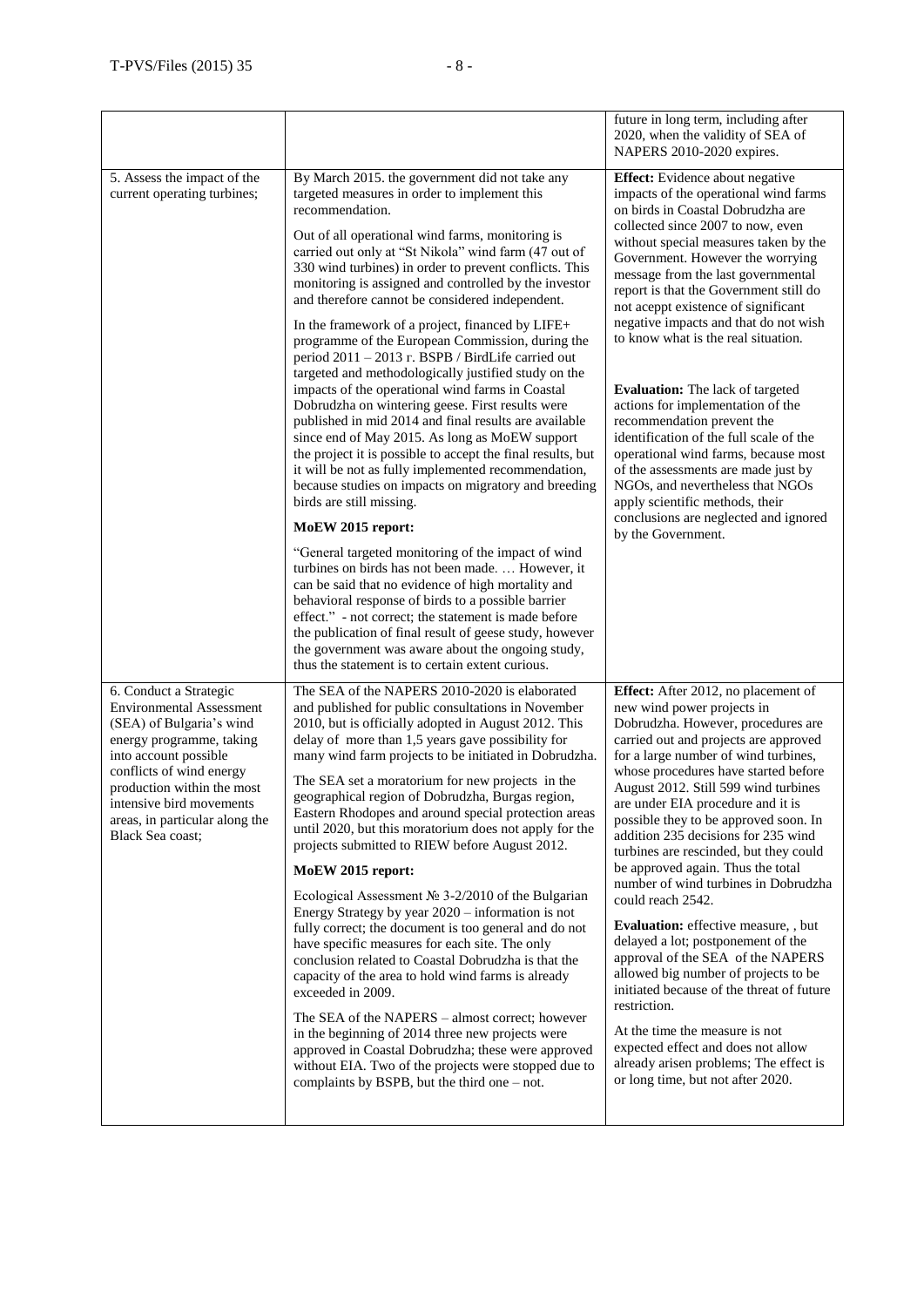| 7. Establish a strict<br>moratorium on further<br>turbines and windfarm<br>projects in the coastal areas<br>of Bulgaria until EIA and<br>SEA reports mentioned in<br>paragraphs 1 and 6 are<br>completed;                                                                                                                                                                                                       | In 2010, the government tried to impose a<br>moratorium on the development of wind energy, but<br>due to strong investor lobby moratorium was not<br>adopted by the National Assembly.<br>However, such temporary moratorium (until 2020)<br>was imposed by the decision on strategic<br>environmental assessment of the NAPERS 2010-2020<br>for some areas in Bulgaria, including almost the entire                                                                                                                                                                                                                                                                                                                                                                                                                                                                                                                                                                                                                                  | Effect: no effect has been achieved to<br>limit future projects Pending the<br>establishment of Strategic<br>Environmental Assessment. The<br>moratorium imposed by SEA stopped<br>initiating of new projects in areas<br>where a moratorium has been placed.<br>Evaluation: the effect of the |
|-----------------------------------------------------------------------------------------------------------------------------------------------------------------------------------------------------------------------------------------------------------------------------------------------------------------------------------------------------------------------------------------------------------------|---------------------------------------------------------------------------------------------------------------------------------------------------------------------------------------------------------------------------------------------------------------------------------------------------------------------------------------------------------------------------------------------------------------------------------------------------------------------------------------------------------------------------------------------------------------------------------------------------------------------------------------------------------------------------------------------------------------------------------------------------------------------------------------------------------------------------------------------------------------------------------------------------------------------------------------------------------------------------------------------------------------------------------------|------------------------------------------------------------------------------------------------------------------------------------------------------------------------------------------------------------------------------------------------------------------------------------------------|
|                                                                                                                                                                                                                                                                                                                                                                                                                 | Black Sea coast.                                                                                                                                                                                                                                                                                                                                                                                                                                                                                                                                                                                                                                                                                                                                                                                                                                                                                                                                                                                                                      | recommendation is not achieved due to<br>non-implementation of the                                                                                                                                                                                                                             |
|                                                                                                                                                                                                                                                                                                                                                                                                                 | MoEW 2015 report:<br>Order $RD - 855/21.11.2008 - information$ is not fully<br>correct in terms of real prevention achieved; despite<br>of existence of this order the investor EVN<br>(previously Universum) constructed its wind farm on<br>strictly protected steppe habitats in 2012 and other<br>steppe habitat was destroyed and turned into orchards<br>in 2013 with approval given by RIEW Varna; the<br>order itself cannot be treated as moratorium for<br>windfarm development in Coastal Dobrudzha,<br>because only specific site with relatively small area.                                                                                                                                                                                                                                                                                                                                                                                                                                                             | moratorium. The moratorium<br>introduced by the SEA right but very<br>delayed step. It is effective against<br>future projects, as in force until 2020<br>or the new National Action Plan for<br>the Development of Renewable Energy<br>Sources.                                               |
|                                                                                                                                                                                                                                                                                                                                                                                                                 | SEA of the NAPERS 2010-2020 - correct                                                                                                                                                                                                                                                                                                                                                                                                                                                                                                                                                                                                                                                                                                                                                                                                                                                                                                                                                                                                 |                                                                                                                                                                                                                                                                                                |
| 8. Respect the need to focus<br>on the avoidance of the<br>impacts coming from outside<br>having negative effects on<br>areas of recognised<br>conservation importance;                                                                                                                                                                                                                                         | Applied EIA procedures do not ensure the<br>implementation of this recommendation.<br>In the period 2010 - 1014 MoEW repeals several<br>decisions of the Regional Inspectorate for approved<br>wind farms at risk near important bird areas, but not<br>permanently discontinued projects. Some of the<br>projects were approved anew, others are judicial<br>procedures and practice may be approved again or<br>decisions for approval to remain in force due to a<br>judicial decision; The concrete case is that the biggest<br>wind farm in Dobrudzha – "General Toshevo" can be<br>constructed, because the Higher Administrative Court<br>rescind the order of MoEW to stop this project. The<br>other new very risky wind farm - "Smin" is stopped<br>for now, but there is a court case initiated by the<br>investor and it is quite possible this wind farm also to<br>be approved by the Court, based only on<br>administrative arguments.<br>MoEW 2015 report:<br>The government do not report on this<br>recommendation. | <b>Effect:</b> suspension, postponement or<br>delay in carrying out risky projects. In<br>their further development depends<br>largely on the stubbornness of the<br>investor.<br><b>Evaluation:</b> a systematic approach is<br>not applied to the implementation of<br>this recommendation   |
| 9. Take into account the<br>following guidance to<br>improve EIAs for future and<br>not yet operating turbines,<br>including in accordance with<br>"Regulation about the<br>conditions and the order for<br>accomplishment of<br>assessment for compatibility<br>of plans, projects,<br>programmes and investment<br>intentions with the subject<br>and the aims of the<br>conservation of protected<br>zones": |                                                                                                                                                                                                                                                                                                                                                                                                                                                                                                                                                                                                                                                                                                                                                                                                                                                                                                                                                                                                                                       |                                                                                                                                                                                                                                                                                                |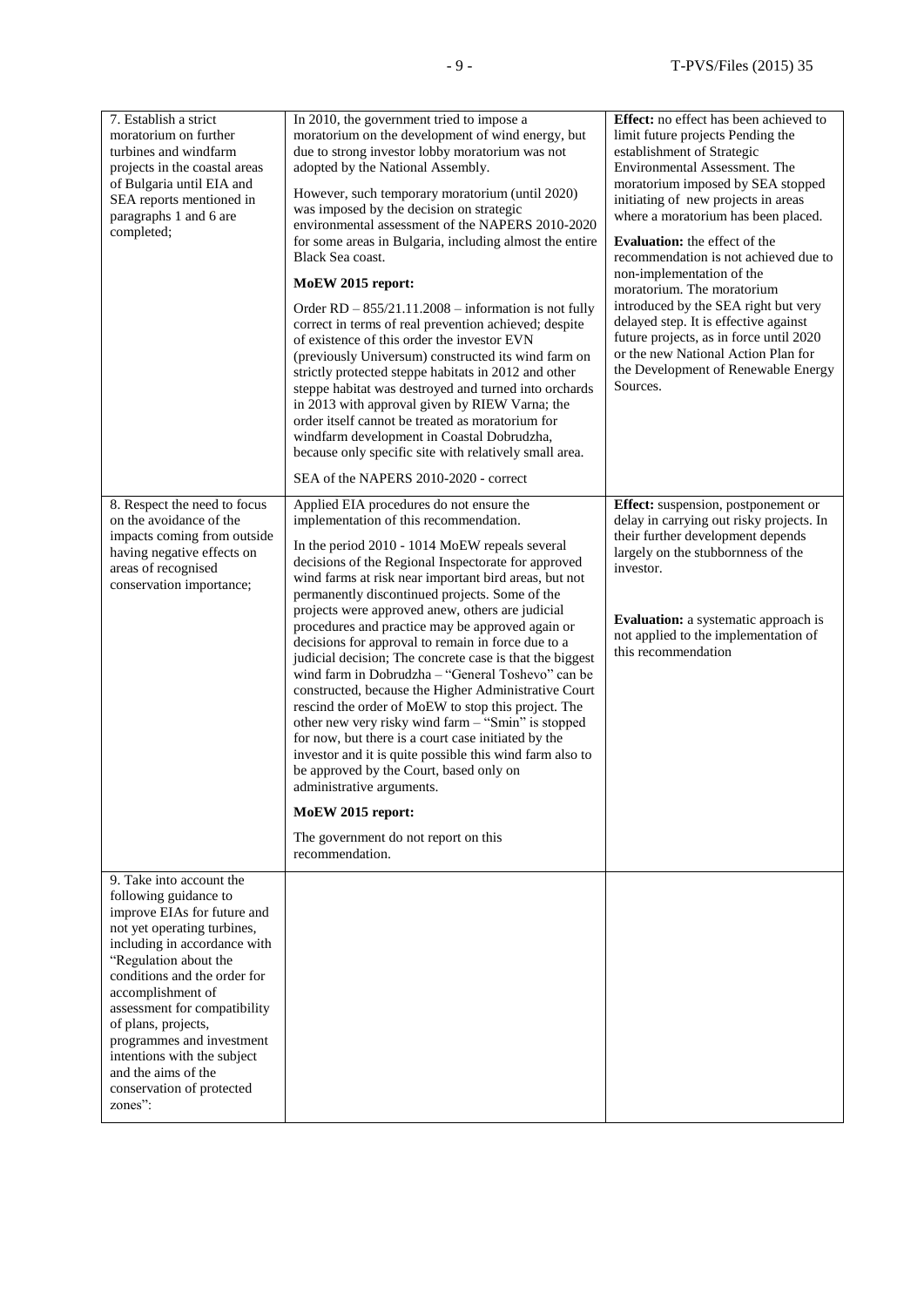| $\bullet$ | further research and<br>monitor birds, bats, other<br>fauna, vegetations and<br>key landscape-ecological<br>structures and processes<br>influencing biodiversity;<br>to this end long-term<br>monitoring of flora and<br>fauna, review and<br>validation of all data is<br>required, including those<br>from NGOs, institutes<br>and independent<br>scientists; | Such studies are required to be carried out within the<br>EIA procedures and in most cases, studies indeed take<br>place, but the methods and correctness of their<br>implementation is not controlled by the competent<br>authority; there is no an external evaluation of the<br>quality of the data; many of the studies are<br>superficial; depth studies showing significance of the<br>site for biodiversity in some cases are not<br>incorporated in the EIA or data from such studies are<br>not interpreted correctly. Most studies have been<br>conducted for a period of one year and not<br>sufficiently representative for the purposes of the<br>EIA.<br>MoEW 2015 report:<br>"MoEW has requested that the reports take into<br>account all the relevant points of the<br>Recommendations $117(2005)$ $\mu$ 130(2007) adopted by<br>the Bern Convention Standing Committee" – correct,<br>but the problem is the control over the quality of<br>implementation (see above) | Effect: Field studies are carried out at<br>least for one year. Bulky EIA reports,<br>where they the results of studies are<br>disscussed;<br><b>Evaluation:</b> There is progress in the<br>implementation of this part of the<br>recommendation, but there is no<br>control over the quality of<br>implementation. |
|-----------|-----------------------------------------------------------------------------------------------------------------------------------------------------------------------------------------------------------------------------------------------------------------------------------------------------------------------------------------------------------------|------------------------------------------------------------------------------------------------------------------------------------------------------------------------------------------------------------------------------------------------------------------------------------------------------------------------------------------------------------------------------------------------------------------------------------------------------------------------------------------------------------------------------------------------------------------------------------------------------------------------------------------------------------------------------------------------------------------------------------------------------------------------------------------------------------------------------------------------------------------------------------------------------------------------------------------------------------------------------------------|----------------------------------------------------------------------------------------------------------------------------------------------------------------------------------------------------------------------------------------------------------------------------------------------------------------------|
| $\bullet$ | apply collision modelling<br>of cumulative effects of<br>several wind farms or<br>turbines along intensive<br>flyways, followed by the<br>assessment of the<br>suitability of localities<br>using multicriteria-<br>analysis methods;                                                                                                                           | This recommendation has been implemented only in<br>the development of the Strategic Environmental<br>Assessment and a map of sensitive areas for birds at<br>the national level. In some EIA for wind farms in the<br>interior of Dobrudzha similar to that assessment was<br>administered, but interpretation of the data is<br>questionable.<br>MoEW 2015 report:<br>As above                                                                                                                                                                                                                                                                                                                                                                                                                                                                                                                                                                                                         | Effect: No effect is documented in<br>terms of placing the individual projects<br>in low risk areas.<br>Evaluation: At the project level or at<br>regional level no progress has been<br>made in implementing this<br>recommendation.                                                                                |
| $\bullet$ | develop compulsory<br>procedures to peer review<br>the completeness and<br>quality of biodiversity<br>chapters of EIAs and<br>their conclusions before<br>continuing the<br>administrative and legal<br>processes;                                                                                                                                              | We are not aware of any measures taken to implement<br>this recommendation. If, however, has developed<br>such binding procedures on paper, they do not apply<br>or are confidential.<br>MoEW 2015 report:<br>The government do not report on this<br>recommendation.                                                                                                                                                                                                                                                                                                                                                                                                                                                                                                                                                                                                                                                                                                                    | Effect: quality of EIA reports is still<br>unsatisfactory, although more<br>voluminous and contain more analysis.<br>Evaluation: non-implementation of<br>the recommendation leads to a lack of<br>progress in the quality of EIA reports                                                                            |
|           | 10. Develop guidelines for<br>appropriate planning of the<br>construction of windfarms<br>and/or individual turbines,<br>taking account of the<br>following issues in order to<br>integrate biodiversity<br>conservation concerns:                                                                                                                              |                                                                                                                                                                                                                                                                                                                                                                                                                                                                                                                                                                                                                                                                                                                                                                                                                                                                                                                                                                                          |                                                                                                                                                                                                                                                                                                                      |
|           | initiate a broad debate on<br>the precautionary<br>principle regarding<br>development projects in<br>relation to sites with<br>outstanding biodiversity<br>values;                                                                                                                                                                                              | Such a discussion was held within the framework of<br>the strategic environmental review in 2010 and during<br>the discussions of the Strategic Environmental<br>Assessment of NAPERS 2010-2020 in the period<br>from 2010 to 2012 The results of these discussions<br>are laid down later in the Bird Sensitivity map and in<br>the Guide on windfarm development and birds,<br>elaborated and published in 2013.                                                                                                                                                                                                                                                                                                                                                                                                                                                                                                                                                                       | Effect: A map of sensitive areas for<br>birds because of the development of<br>wind turbines is created; a moratorium<br>until 2020 for the construction of wind<br>turbines in sensitive areas is placed.<br>Chaotic wind farm development is set<br>under control.                                                 |
|           |                                                                                                                                                                                                                                                                                                                                                                 | MoEW 2015 report:<br>Information presented is correct, but the government<br>missed to report on all the specific actions related to<br>discussions and broad debates, required by this<br>recommendation; these are summarised shortly<br>above.                                                                                                                                                                                                                                                                                                                                                                                                                                                                                                                                                                                                                                                                                                                                        | Evaluation: significant positive effect<br>as the actions arising from the debates<br>led to the limitation of spontaneous<br>and risky for biodiversity development<br>of the wind sector.                                                                                                                          |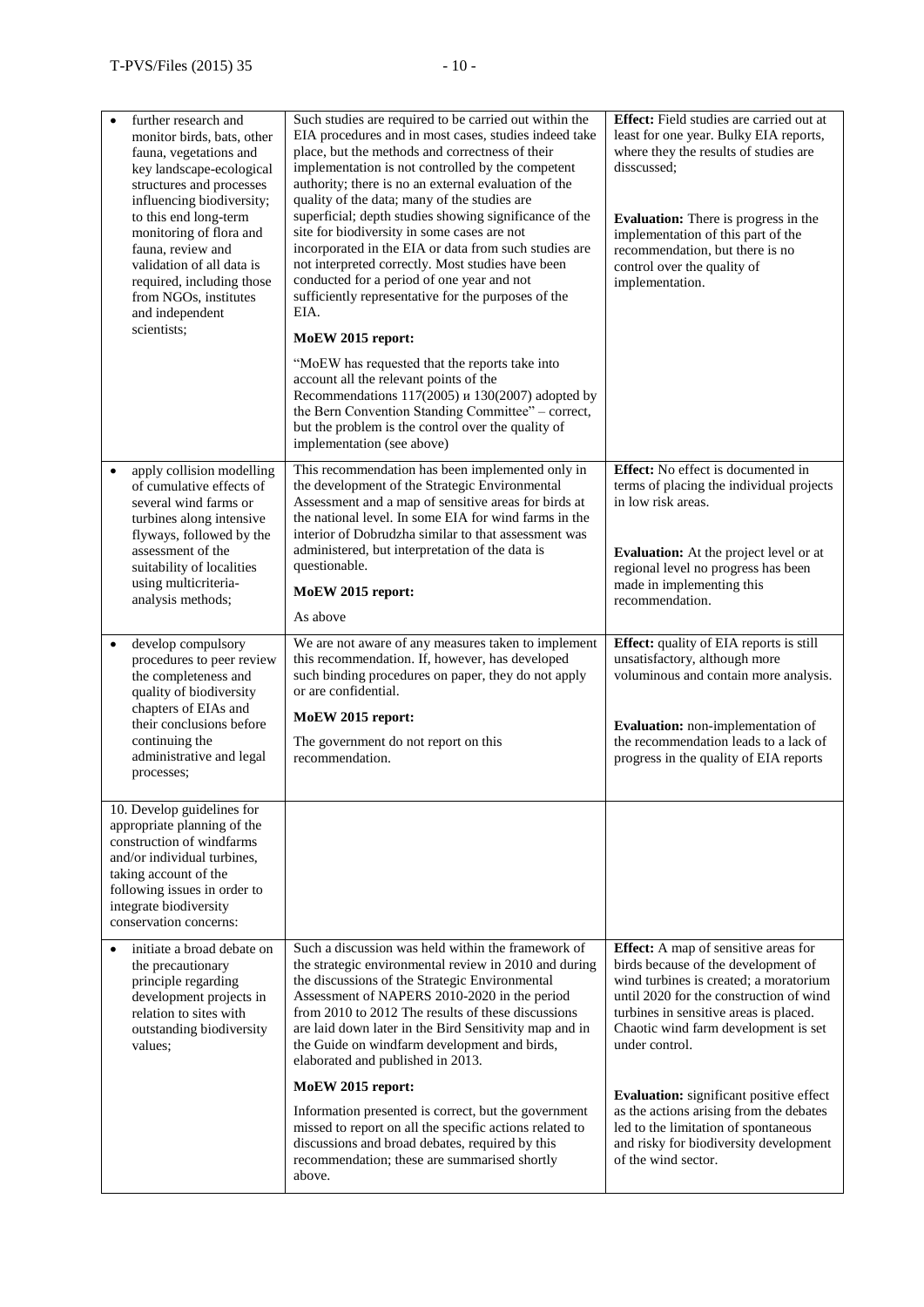| $\bullet$ | take measures for the<br>removal of turbines in<br>case of unacceptable bird<br>collisions where no<br>alternatives exist: this<br>requires the drafting of a<br>set of mitigating and<br>compensatory measures<br>when biodiversity losses<br>occur:                 | No such measures are taken; There is no mechanism<br>of regular and objective monitoring of all operating<br>wind turbines, therefore, no sufficient data on the risk<br>of the individual wind turbines; if these do not exist,<br>purely formal similar actions are not necessary to be<br>applied (the principle "no data $-$ no problem $-$ no<br>action" still works);<br>MoEW 2015 report:<br>The government do not report on this<br>recommendation.                                                                                                                             | Effect: operating turbines continue to<br>kill birds in Coastal Dobrudzha,<br>without knowing the real scale of the<br>impact.<br>Evaluation: The actions of the<br>institution are aimed at undermine the<br>problem of many stages (and the EIA<br>procedure and subsequent control) and,<br>accordingly, the lack of grounds for its<br>solution; the statement under point 5 of<br>the government report (page 3)<br>confirms this conclusion. |
|-----------|-----------------------------------------------------------------------------------------------------------------------------------------------------------------------------------------------------------------------------------------------------------------------|-----------------------------------------------------------------------------------------------------------------------------------------------------------------------------------------------------------------------------------------------------------------------------------------------------------------------------------------------------------------------------------------------------------------------------------------------------------------------------------------------------------------------------------------------------------------------------------------|----------------------------------------------------------------------------------------------------------------------------------------------------------------------------------------------------------------------------------------------------------------------------------------------------------------------------------------------------------------------------------------------------------------------------------------------------|
|           | promote capacity<br>building for specific and<br>independent control of<br>the ecological effects of<br>turbines (in terms of<br>experienced staff,<br>equipment, legal base,<br>cooperation with other<br>institutions and NGOs,<br>appropriate procedures,<br>etc), | Concrete steps for practical implementation of this<br>recommendation are not taken. A guide that gives<br>guidelines and describe best practices and<br>opportunities for further scrutiny is developed;<br>Some NGOs are taking steps to implement such<br>control, but this is not supported by competent<br>authority;<br>Just one wind farm has its own system for monitoring<br>and control, but it is not independent. Independent<br>monitoring including this wind farm is not carried<br>out.<br>MoEW 2015 report:<br>The government do not report on this<br>recommendation. | <b>Effect:</b> lack / difficult control<br>environmental consequences;<br><b>Evaluation:</b> Failure of the<br>recommendation continues to enable<br>risk turbines to operate, and to allow<br>the approval of new wind risk.                                                                                                                                                                                                                      |
| $\bullet$ | to consider and properly<br>investigate the social<br>impacts of windfarms on<br>local population and on<br>the loss of nature and<br>scenery as a significant<br>source of recreation and<br>eco-tourism.                                                            | The government has not taken measures to implement<br>this recommendation.<br>MoEW 2015 report:<br>The government do not report on this<br>recommendation.                                                                                                                                                                                                                                                                                                                                                                                                                              | <b>Effect:</b> loss of livelihood opportunities<br>of the small villages as Balgarevo and<br>St. Nikola in Coastal Dobrudzha and<br>probably still unexplored other effects,<br>where there are already operating wind<br>farms<br><b>Evaluation:</b> Te Government ignores<br>the general likelihood of negative<br>social impact and the need to take<br>measures.                                                                               |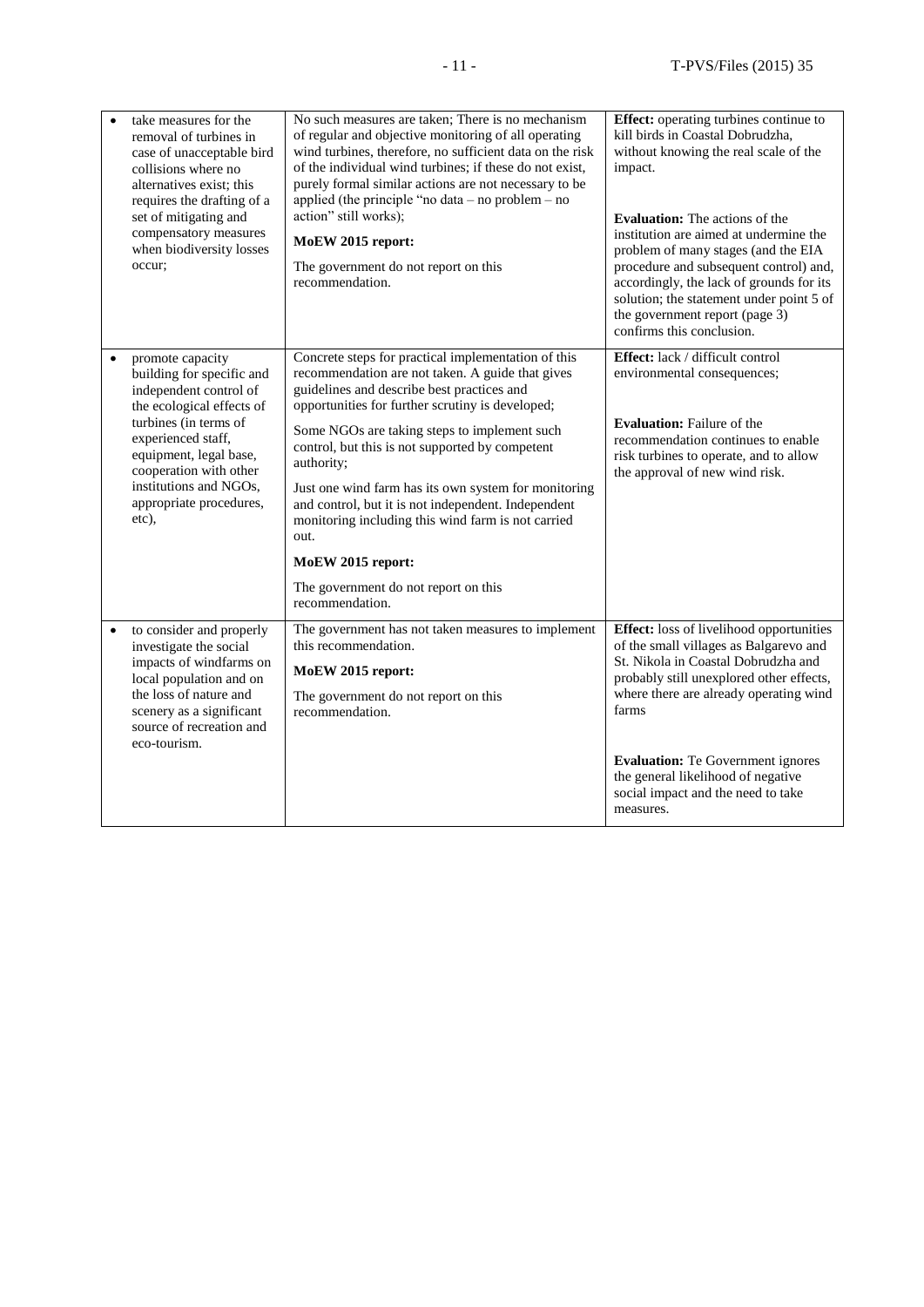# **Table 2. Recommendations by NGOs to facilitate the implementation Recommendation 130(2007) of the Bern Convention Standing Committee**

| <b>Recommendation by Bern Convention</b>                                                                                                                                                                                                                                                                                                                                                                                                                                                                        | <b>NGOs reccomentadions</b>                                                                                                                                                                                                                                                                                                                                                                                                                                                                                                                                                                                                                                             |
|-----------------------------------------------------------------------------------------------------------------------------------------------------------------------------------------------------------------------------------------------------------------------------------------------------------------------------------------------------------------------------------------------------------------------------------------------------------------------------------------------------------------|-------------------------------------------------------------------------------------------------------------------------------------------------------------------------------------------------------------------------------------------------------------------------------------------------------------------------------------------------------------------------------------------------------------------------------------------------------------------------------------------------------------------------------------------------------------------------------------------------------------------------------------------------------------------------|
| 1. Review relevant decisions, at the local,<br>regional and national level, concerning wind<br>energy plants and ensure that new plants are not<br>built in the region unless Environmental Impact<br>Assessment (EIA) prove they do not have a<br>substantial negative effect on the biological<br>diversity protected under the Convention - EIA<br>reports should be more precise and scientifically<br>sound than those already presented and should<br>formulate independent peer reviewed<br>conclusions; | 1. BG government to report specifically how this recommendation is applied to<br>the following wind farm projects in Dobrudzha: "St Nikola" windfarm and<br>EVN wind farm in Kaliakra IBA/SPA; "Smin" wind farm near Durankulak<br>Lake IBA/SPA; "General Toshevo" wind farm near Chairya IBA/SPA and the<br>wind farms neighboring Shabla Lake Complex IBA/SPA, Balchik IBA/SPA<br>and Suha reka IBA/SPA; evidence needs to be provided as well; provide<br>information what further steps are planned.<br>2. BG government to elaborate Ex-ante evaluation procedure for the EIA<br>quality; incorporate this procedure in the legislation and start to implement it. |
| 2. Fully reconsider the development of<br>approved wind farm projects in the Balchik and<br>Kaliakra region situated within or nearby sites<br>designated as important bird areas and special<br>areas of conservation;                                                                                                                                                                                                                                                                                         | 1. BG government to report specifically how this recommendation is applied to<br>the following wind farm projects: "St Nikola" windfarm, "Kaliakra" wind farm<br>and EVN wind farm in Kaliakra IBA/SPA; and the wind farms neighboring<br>Balchik IBA/SPA; evidence needs to be provided as well; provide information<br>what further steps are planned.                                                                                                                                                                                                                                                                                                                |
|                                                                                                                                                                                                                                                                                                                                                                                                                                                                                                                 | 2. BG government to report annually on status of windfarm sector in<br>Dobruudzha in terms of operational, approved and planned wind turbines, as<br>well as on number expired projects (wind turbines) and new submitted project<br>(turbines).                                                                                                                                                                                                                                                                                                                                                                                                                        |
|                                                                                                                                                                                                                                                                                                                                                                                                                                                                                                                 | 3. BG Government to announce at its public registers all the decisions that are<br>expired, once the competent authority following the legal procedure, document<br>that certain decision is not longer valid.                                                                                                                                                                                                                                                                                                                                                                                                                                                          |
| 3. Investigate the possibility of relocating the<br>windfarm projects already under construction as<br>well as the single turbines (whose building is<br>possible without EIA) in order to restore the<br>integrity of sites to be considered as Natura<br>2000 sites, IBAs, or under other protection<br>status;                                                                                                                                                                                               | 1. BG government to report specifically how this recommendation is applied to<br>the following wind farm projects: "St Nikola" windfarm, "Kaliakra" wind farm<br>and EVN wind farm in Kaliakra IBA/SPA; and the wind farms neighboring<br>Balchik IBA/SPA; evidence needs to be provided as well; provide information<br>what further steps are planned.                                                                                                                                                                                                                                                                                                                |
| 4. Select alternative locations for future and not<br>yet operating turbines based on appropriate data<br>(including long-term monitoring of<br>biodiversity) and assessments (e.g. using<br>multicriteria-analysis); key bird areas, potential<br>SPAs, IBAs, intensive bird migration corridors<br>and sites regularly used by large flocks of                                                                                                                                                                | 1. BG government to report specifically how this recommendation is applied to<br>the following wind farm projects in Dobrudzha: "St Nikola" windfarm and<br>EVN wind farm in Kaliakra IBA/SPA; "Smin" wind farm near Durankulak<br>Lake IBA/SPA; "General Toshevo" wind farm near Chairya IBA/SPA and the<br>wind farms neighboring Shabla Lake Complex IBA/SPA, Balchik IBA/SPA<br>and Suha reka IBA/SPA; evidence needs to be provided as well; provide<br>information what further steps are planned.                                                                                                                                                                |
| roosting species such as storks and wintering<br>geese must be avoided by windfarm<br>development;                                                                                                                                                                                                                                                                                                                                                                                                              | 2. BG government to report how the sensitivity map, published in 2013, is used<br>in practice during decision-making process, providing also information how<br>many projects are relocated from risky areas and which are the good examples.                                                                                                                                                                                                                                                                                                                                                                                                                           |
|                                                                                                                                                                                                                                                                                                                                                                                                                                                                                                                 | 3. BG government to collect data for assessment on need of further actions to<br>be taken to implement this recommendation after 2020                                                                                                                                                                                                                                                                                                                                                                                                                                                                                                                                   |
| 5. Assess the impact of the current operating<br>turbines;                                                                                                                                                                                                                                                                                                                                                                                                                                                      | 1. BG government to report specifically how this recommendation is applied to<br>the following wind farm projects in Dobrudzha: "St Nikola" windfarm,<br>"Kaliakra" windfarm, EVN wind farm and the single wind turibines in<br>Kaliakra IBA/SPA and close to it; operating wind turbines in settlement areas<br>of Seltse, Mogiliste, Shabla, Hrabrovo, Lyahovo; operating single wind<br>turbines in Burgas region along the Black Sea Coast.                                                                                                                                                                                                                         |
|                                                                                                                                                                                                                                                                                                                                                                                                                                                                                                                 | 2. BG government to conduct / support impact studies for migratory and<br>breeding birds in area of Coastal Dobrudzha in a similar (comparable, detailed)<br>manner as the impact study of wind farms on wintering geese. Report the<br>results of these studies.                                                                                                                                                                                                                                                                                                                                                                                                       |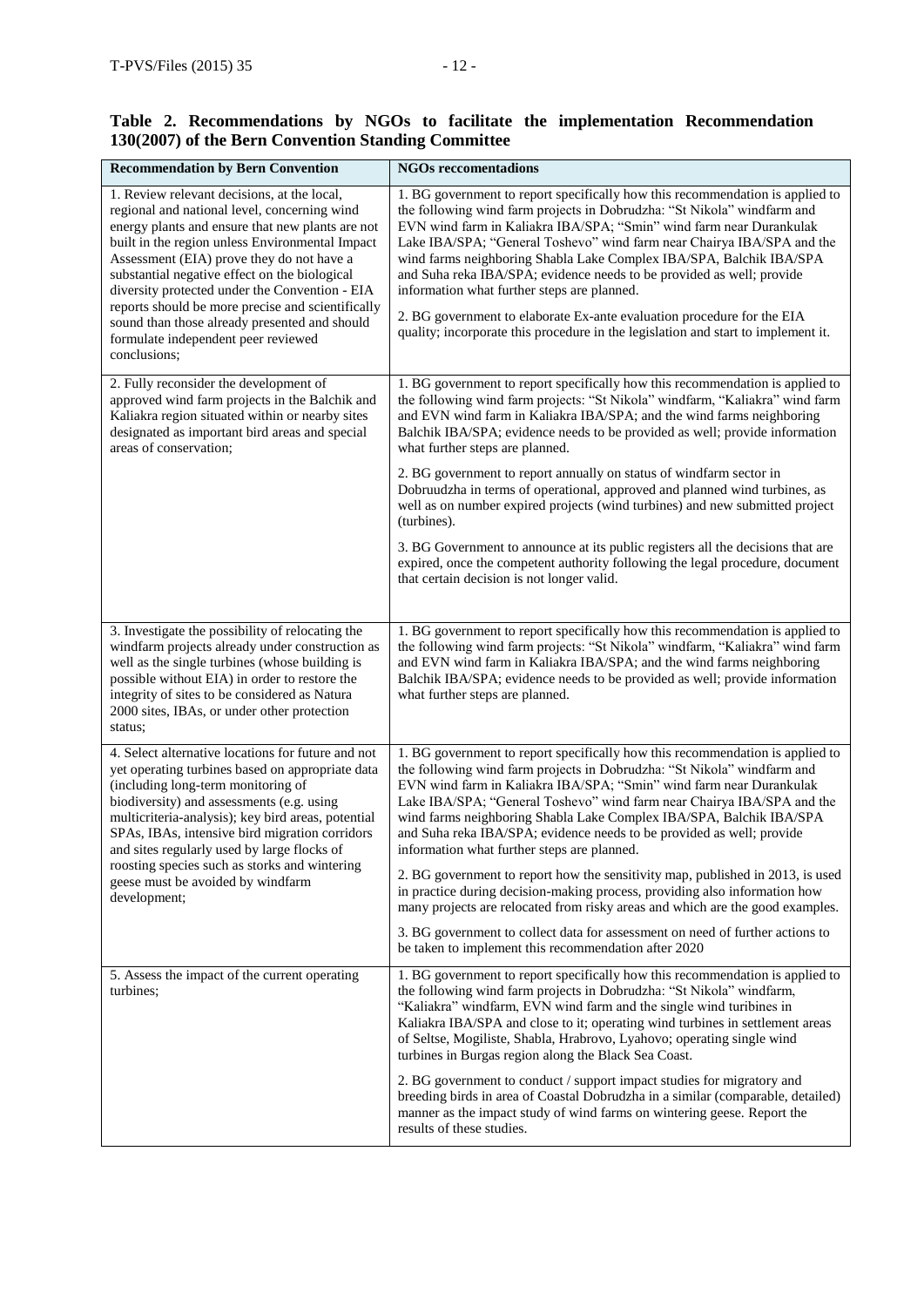| 6. Conduct a Strategic Environmental                                                                                                                                                                                                                                                                                                                                                          | 1. BG Government to report how the restrictions of SEA are applied and if                                                                                                                                                                                                                                                                                       |
|-----------------------------------------------------------------------------------------------------------------------------------------------------------------------------------------------------------------------------------------------------------------------------------------------------------------------------------------------------------------------------------------------|-----------------------------------------------------------------------------------------------------------------------------------------------------------------------------------------------------------------------------------------------------------------------------------------------------------------------------------------------------------------|
| Assessment (SEA) of Bulgaria's wind energy                                                                                                                                                                                                                                                                                                                                                    | there are cases of non-implementation to explain the reasons.                                                                                                                                                                                                                                                                                                   |
| programme, taking into account possible                                                                                                                                                                                                                                                                                                                                                       | 2. BG government to collect data for assessment on need of further actions to                                                                                                                                                                                                                                                                                   |
| conflicts of wind energy production within the                                                                                                                                                                                                                                                                                                                                                | be taken to implement this recommendation after 2020                                                                                                                                                                                                                                                                                                            |
| most intensive bird movements areas, in<br>particular along the Black Sea coast;                                                                                                                                                                                                                                                                                                              |                                                                                                                                                                                                                                                                                                                                                                 |
| 7. Establish a strict moratorium on further                                                                                                                                                                                                                                                                                                                                                   | 1. BG Government to report how the restrictions of SEA are applied and if                                                                                                                                                                                                                                                                                       |
| turbines and windfarm projects in the coastal                                                                                                                                                                                                                                                                                                                                                 | there are cases of non-implementation to explain the reasons.                                                                                                                                                                                                                                                                                                   |
| areas of Bulgaria until EIA and SEA reports                                                                                                                                                                                                                                                                                                                                                   | 2. BG government to collect data for assessment on need of further actions to                                                                                                                                                                                                                                                                                   |
| mentioned in paragraphs 1 and 6 are completed;                                                                                                                                                                                                                                                                                                                                                | be taken to implement this recommendation after 2020                                                                                                                                                                                                                                                                                                            |
| 8. Respect the need to focus on the avoidance of                                                                                                                                                                                                                                                                                                                                              | 1. BG government to report annually on the status of projects which are subject                                                                                                                                                                                                                                                                                 |
| the impacts coming from outside having                                                                                                                                                                                                                                                                                                                                                        | of court case and thus it is not clear if these are approved and can be                                                                                                                                                                                                                                                                                         |
| negative effects on areas of recognised                                                                                                                                                                                                                                                                                                                                                       | constructed, or are permanently stopped;                                                                                                                                                                                                                                                                                                                        |
| conservation importance;                                                                                                                                                                                                                                                                                                                                                                      | 2. BG government to report how the sensitivity map, published in 2013, is used<br>in practice during decision-making process, providing also information how<br>many projects are relocated from risky areas and which are the good examples.                                                                                                                   |
|                                                                                                                                                                                                                                                                                                                                                                                               | 3. BG government to elaborate Ex-ante evaluation procedure for the EIA<br>quality; incorporate this procedure in the legislation and start to implement it.<br>4. BG government to strengthen implementation of EIA procedure by making<br>the procedure more transparent, to apply more control on the quality of EIA<br>and to ensure independent EIA report  |
| 9. Take into account the following guidance to<br>improve EIAs for future and not yet operating<br>turbines, including in accordance with<br>"Regulation about the conditions and the order<br>for accomplishment of assessment for<br>compatibility of plans, projects, programmes<br>and investment intentions with the subject and<br>the aims of the conservation of protected<br>zones": |                                                                                                                                                                                                                                                                                                                                                                 |
| further research and monitor birds, bats,                                                                                                                                                                                                                                                                                                                                                     | 1. The competent authority to apply stricter control on the studies carried out                                                                                                                                                                                                                                                                                 |
| ٠                                                                                                                                                                                                                                                                                                                                                                                             | for wind farm projects, similar to those applied for elaboration of sensitivity                                                                                                                                                                                                                                                                                 |
| other fauna, vegetations and key landscape-                                                                                                                                                                                                                                                                                                                                                   | map. It should include providing of methodologies which should be followed;                                                                                                                                                                                                                                                                                     |
| ecological structures and processes                                                                                                                                                                                                                                                                                                                                                           | validation of data and reports before they to be used for assessment, as well as                                                                                                                                                                                                                                                                                |
| influencing biodiversity; to this end long-                                                                                                                                                                                                                                                                                                                                                   | possibility for the competent authority to make on-spot control of the studies if                                                                                                                                                                                                                                                                               |
| term monitoring of flora and fauna, review                                                                                                                                                                                                                                                                                                                                                    | finds it necessary. The study reports validated by the competent authorities                                                                                                                                                                                                                                                                                    |
| and validation of all data is required,                                                                                                                                                                                                                                                                                                                                                       | should be public since the relevant EIA report becomes subject of public                                                                                                                                                                                                                                                                                        |
| including those from NGOs, institutes and                                                                                                                                                                                                                                                                                                                                                     | consultations. Such control mechanism should be officially elaborated by the                                                                                                                                                                                                                                                                                    |
| independent scientists;                                                                                                                                                                                                                                                                                                                                                                       | government and made public.                                                                                                                                                                                                                                                                                                                                     |
|                                                                                                                                                                                                                                                                                                                                                                                               | 2. BG government to elaborate Ex-ante evaluation procedure for the EIA<br>quality; incorporate this procedure in the legislation and start to implement it.<br>3. BG government to strengthen implementation of EIA procedure by making<br>the procedure more transparent, to apply more control on the quality of EIA<br>and to ensure independent EIA report. |
|                                                                                                                                                                                                                                                                                                                                                                                               | 3. BG government to report what further steps are planned to implement this<br>recommendation.                                                                                                                                                                                                                                                                  |
| apply collision modelling of cumulative                                                                                                                                                                                                                                                                                                                                                       | 1. BG government to report on how this recommendation is implemented for                                                                                                                                                                                                                                                                                        |
| effects of several wind farms or turbines                                                                                                                                                                                                                                                                                                                                                     | all the wind farms projects, that were subject to approval by the competent                                                                                                                                                                                                                                                                                     |
| along intensive flyways, followed by the                                                                                                                                                                                                                                                                                                                                                      | authority since the beginning of 2008;                                                                                                                                                                                                                                                                                                                          |
| assessment of the suitability of localities                                                                                                                                                                                                                                                                                                                                                   | 2. BG government to report what further steps are planned to implement this                                                                                                                                                                                                                                                                                     |
| using multicriteria-analysis methods;                                                                                                                                                                                                                                                                                                                                                         | recommendation.                                                                                                                                                                                                                                                                                                                                                 |
| develop compulsory procedures to peer                                                                                                                                                                                                                                                                                                                                                         | 1. BG government to report on how this recommendation is implemented for                                                                                                                                                                                                                                                                                        |
| review the completeness and quality of                                                                                                                                                                                                                                                                                                                                                        | all the wind farms projects, that were subject to approval by the competent                                                                                                                                                                                                                                                                                     |
| biodiversity chapters of EIAs and their                                                                                                                                                                                                                                                                                                                                                       | authority since the beginning of 2008;                                                                                                                                                                                                                                                                                                                          |
| conclusions before continuing the                                                                                                                                                                                                                                                                                                                                                             | 2. BG government to report what further steps are planned to implement this                                                                                                                                                                                                                                                                                     |
| administrative and legal processes;                                                                                                                                                                                                                                                                                                                                                           | recommendation.                                                                                                                                                                                                                                                                                                                                                 |
|                                                                                                                                                                                                                                                                                                                                                                                               | 3. BG government to elaborate Ex-ante evaluation procedure for the EIA<br>quality; incorporate this procedure in the legislation and start to implement it.                                                                                                                                                                                                     |